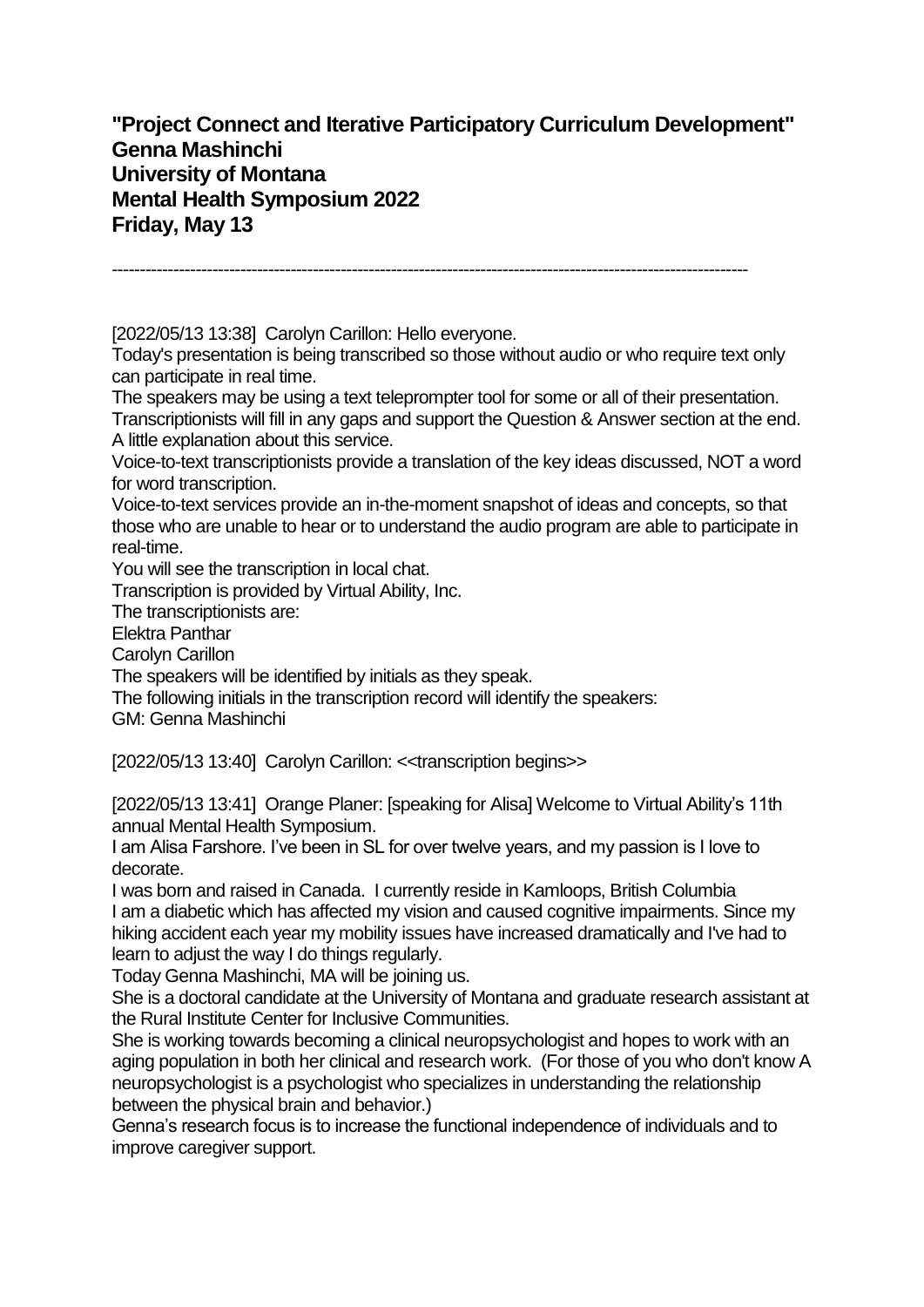Genna will be speaking about "Project Connect and Iterative Participatory Curriculum Development".

We ask that you please hold your questions and comments to the end.

Keep in mind Genna is hoping to receive input and feedback from conference attendees about the relevance of identified programming topics and subtopics, and any potential gaps. It is with great pleasure that I would like to welcome, Genna Mashinchi

[2022/05/13 13:44] Carolyn Carillon: GM: thank you so much

Can everyone see my slides?

.

[2022/05/13 13:44] GennaMashinchi Resident: Hi everyone! My name is Genna Mashinchi, and today I will be presenting on a project that myself and my supervisor, Rayna Sage, are working on to combat social isolation in the disability population.

We are excited to present this topic to you and to get your feedback for how to make this project even better!

The title of our presentation today is: Participatory Curriculum Development to Address Social Isolation and Technology Comfort for People with Disabilities.

. First, I want to provide some background from the research literature that is relevant to our study.

Social isolation, or a lack of social connections, is a health risk on par with smoking and obesity, and ranks among the top causes of mortality in the U.S.

As a result, Dr. Vivek Murthy, U.S. Surgeon General, described the rising prevalence of social isolation and loneliness as a public health epidemic.

This is all to say that social isolation is a very serious matter and has very negative effects on the health of human beings.

We are social creatures and need to be around others!

People with disabilities have been historically excluded and marginalized from community participation, usually have less social support than people without disabilities,

and tend to report significantly higher rates of social isolation and loneliness.

Although we know these things, there is a wide knowledge gap on how social isolation and loneliness can be addressed among people with disabilities due to a lack of research/interventions.

Project Connect, the project that I am here to talk to you about today, is seeking to fill this knowledge gap!

Project Connect is a project focused on social isolation and loneliness within the disability population.

The project aim is to create an effective and applicable intervention that can be used by organizations working with people with disabilities to address social isolation.

. Projects such as this one can have many different formats, but we chose to use the participatory curriculum development process for the Get Connected Project.

Participatory Curriculum Development can be abbreviated as PCD, and that is the acronym I will be using for this presentation.

PCD engages stakeholders, such as people with disabilities, centers for independent living, community resources, in the research process to accomplish two key things:

1) drive social change and action, and 2) develop interventions that are effective and easy to use.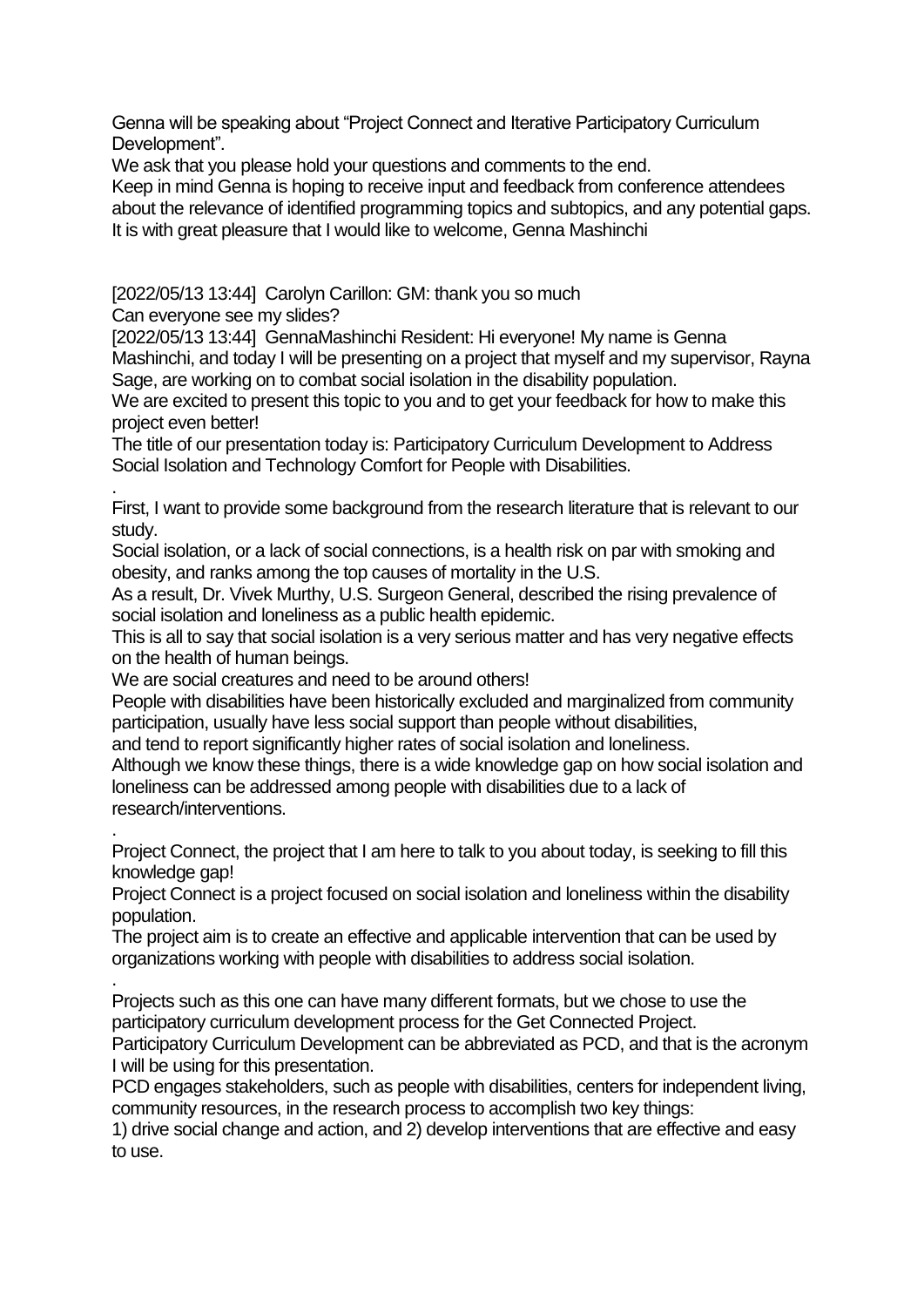It is important to bring the right voices to the table in this stakeholder process so that those most affected by these interventions are represented and can provide input.

PCD allows for research to be applicable and context-appropriate given that stakeholders helped create it.

This process helps for research to not "miss the mark" and to really fit in with real-world applications.

. For Project Connect, we brought together a team of 4 Centers for Independent Living that includes staff and consumers.

This project echoes the mantra that centers for Independent living often operate by, which is the "nothing about us without us" mantra.

This means that individuals with disabilities should be represented in conversations about changes that will affect them.

The four centers we are working with include 1 staff member and 1 consumer from Wyoming Independent Living, 1 peer advocate and 1 consumer from Disability Resource Center in North Carolina, 2 staff members from Alliance Center for Independent Living, and 1 executive director from the Center for Independence of the Disabled in New York.

. Before gathering this team, the project team of researchers started weekly meetings in September 2021 after the grant for this project was awarded. Then, we finalized our team of participating sites in November 2021.

The kick-off meeting with the researchers and participating site staff occurred in December 2021.

During the first few meetings, we conducted what is called a situation analysis, which allowed us to get a strong understanding of whose voices should be brought to the table to participate, what opportunities and challenges exist,

and what parameters need to be established to make sure the product meets the goals set by the stakeholders.

The situation analysis uses three steps: the stakeholder analysis, which I spoke a bit about earlier,

followed by a Strengths, Weaknesses, Opportunities, and Threat analysis which gave the team the opportunity to identify strengths and barriers that could result from trying to conduct this project with this team,

followed by a curriculum fit analysis to analyze the goodness of fit for the project.

After this multi-step process, the team began to identify topics that were necessary to carry out this project of understanding and designing interventions for social isolation.

The topics for consumers included the following:

•Building technology skills

•Building supports – addressing specific community needs

•Communication – communication styles, practicing skills

•Exposure to information, education, and time use – increasing knowledge

•Social skills

.

.

•Knowing yourself – learning social cues, being confident

•Relating to others – understanding impact of words, managing differences

•Cultural diversity – self-reflection of own identity and respecting others

•Self care – stress reduction, well-being

Next, topics for facilitators included the following:

•Importance of empowerment – consumer autonomy, provide opportunities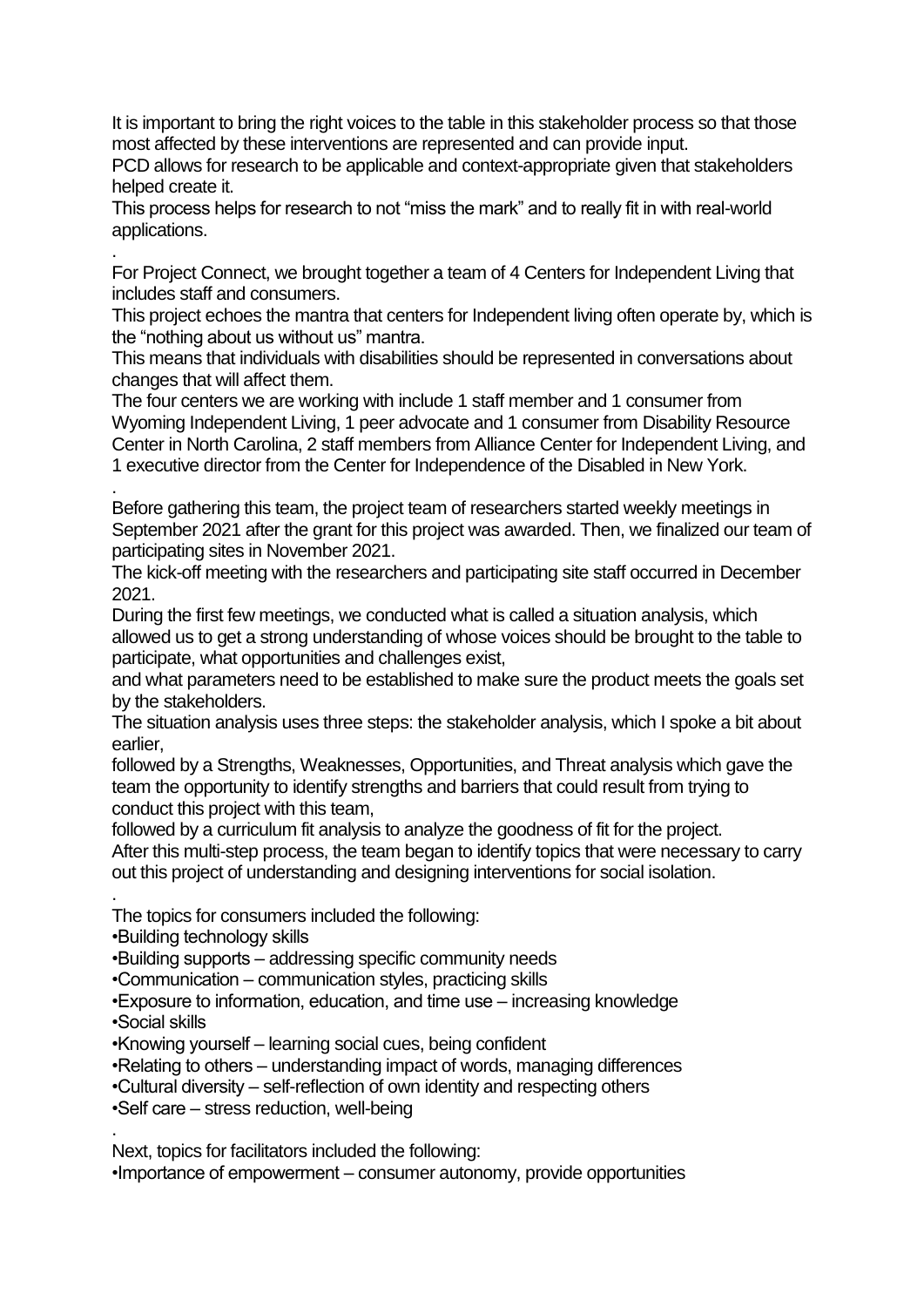•Meeting people where they are at – small goals, build trust

•Getting over the "hump" – help others step outside comfort zone •Building technology skills

•Building supports – understand what resources are available in a particular community

•Communication – how to communicate and through what venues (Zoom)?

•Cultural diversity – respect other's identities and the intersection of identities

•Self care – make well-being a priority

. Overall, the end goal of designing these topics and conducting these meetings is to 1) contribute to the research about social isolation and loneliness in a disability population, and 2) Use what we learn from meetings to design helpful interventions to combat social isolation and loneliness in a disability community.

. Now that I've described the project, I would love to hear your feedback! What appears to be a good idea? What are we missing? (pause for audience input) [2022/05/13 13:54] Carolyn Carillon: GM: I'll give you a second to type in the chat

[2022/05/13 13:55] Gentle Heron: How does your list of consumer needs relate to the funded mission of CILs?

[2022/05/13 13:55] Carolyn Carillon: GM: great question

We picked topics that aligned with the value of bringing people to the table who were important stakeholders

We talked about increasing knowledge and communication skills

All those are in line with the philosophy of CILS

When we put out the call for the project, these are projects who are doing the day-to-day work at the CILS and the consumers who are directly using these services These are people who are affected by the work that CILS do

[2022/05/13 13:55] Shaerken Changeheart (ChangeheartShaerken Resident): Q?: Who is deciding "who are the right voices"? Or perhaps better framed as : what criteria reflects the right voices?

TY for your response.

[2022/05/13 13:56] Polaris Grayson: Do you have access to other data warehouses for your research data when collected? How do you get access to those systems? [2022/05/13 13:57] Carolyn Carillon: GM: I'm not sure about access to other systems I can [get] back to you [2022/05/13 13:57] Polaris Grayson: cool

[2022/05/13 13:57] Gentle Heron: QUESTION A shy community member says I think from this talk I'm understanding something drastically difference in the uk vs us health system. Each time she says consumer she means a disabled person. Not inaccurate because we do consume health care, but we're not that. stark with the wording [2022/05/13 13:58] Carolyn Carillon: GM: thanks for pointing that out I should have pointed out the differences I'm just used to the term consumer that's used by CILs Thanks for that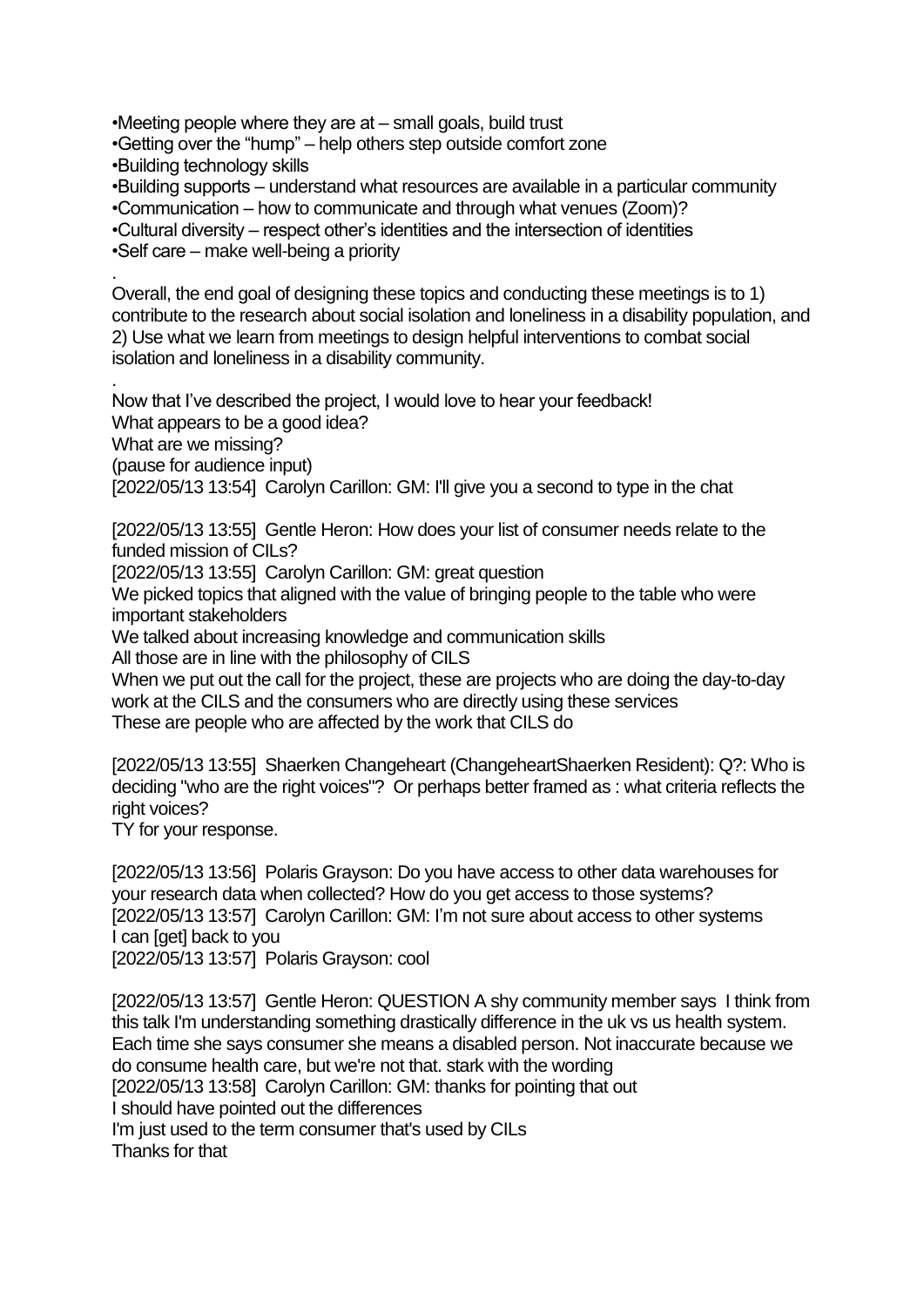[2022/05/13 13:59] luluruthy Resident: the term consumer I think came about from the consumer rights movement in the US and so has been used, or is intended to be used as an empowering term. but it is a little odd!

A core principle of CILs is "consumer choice and control" and the shift was to move away from Client which many folks disliked

I think

[2022/05/13 13:59] Polaris Grayson: a lot of verbage you used was business verbage hehe I'm used to the jargon

[2022/05/13 14:00] Carolyn Carillon: A comment: In Germany we had to decide - social service or army. I think that's missing a little bit in America. Raising awareness would certainly be good.

[2022/05/13 14:01] Gentle Heron: also not PATIENT please

[2022/05/13 14:01] luluruthy Resident: RIGHT

[2022/05/13 14:01] Teraig Resident: I confess that I thought the jargon was overwhelming.

[2022/05/13 14:01] Carolyn Carillon: GM: I enjoy hearing other perspectives

All about language

It's nice that our chat has been so active

I appreciate you pointing that out

[2022/05/13 13:58] GennaMashinchi Resident: Finally, I want to acknowledge the funding that is making this project happen!

This work was supported by three grants from the National Institute on Disability, Independent Living, and Rehabilitation Research (#90IFDV0022).

The contents of this presentation do not necessarily represent the policy of NIDILRR, and one should not assume endorsement by the federal government.

[2022/05/13 14:02] Shaerken Changeheart (ChangeheartShaerken Resident): /me whamps paws for Genna. Thank you for the energy, effort and understandable presentation. Languaging is critical - neutral languaging is a crux point for passing on brilliance! I liked learning from you.

[2022/05/13 14:02] Mook Wheeler: QUESTION: Quote: "cultural diversity– respect other's identities and the intersection of identities" -- would you be looking at the 'weighting' individuals give the various intersections of their identity, and how differences in weighting would affect the results you will get? For example, my identity would be 80% ASD, 10% British, 10% female, in THAT order. How would different pyramids of identity affect your reading of data, results and support techniques? [2022/05/13 14:04] luluruthy Resident: Love this idea of identity pyramids!

[2022/05/13 14:03] Carolyn Carillon: GM: wonderful question Mook

I can speak to some of the work I've done in psychology

That's an important conversation

That hasn't been discussed

A lot of the intersection literature I've read

They're not weighted

You bring up a good point

I haven't heard a lot about that

I'll look into that

[2022/05/13 14:02] cipsen Resident: Building on this conversation, we are seeking a shift from person first language and toward disabled first language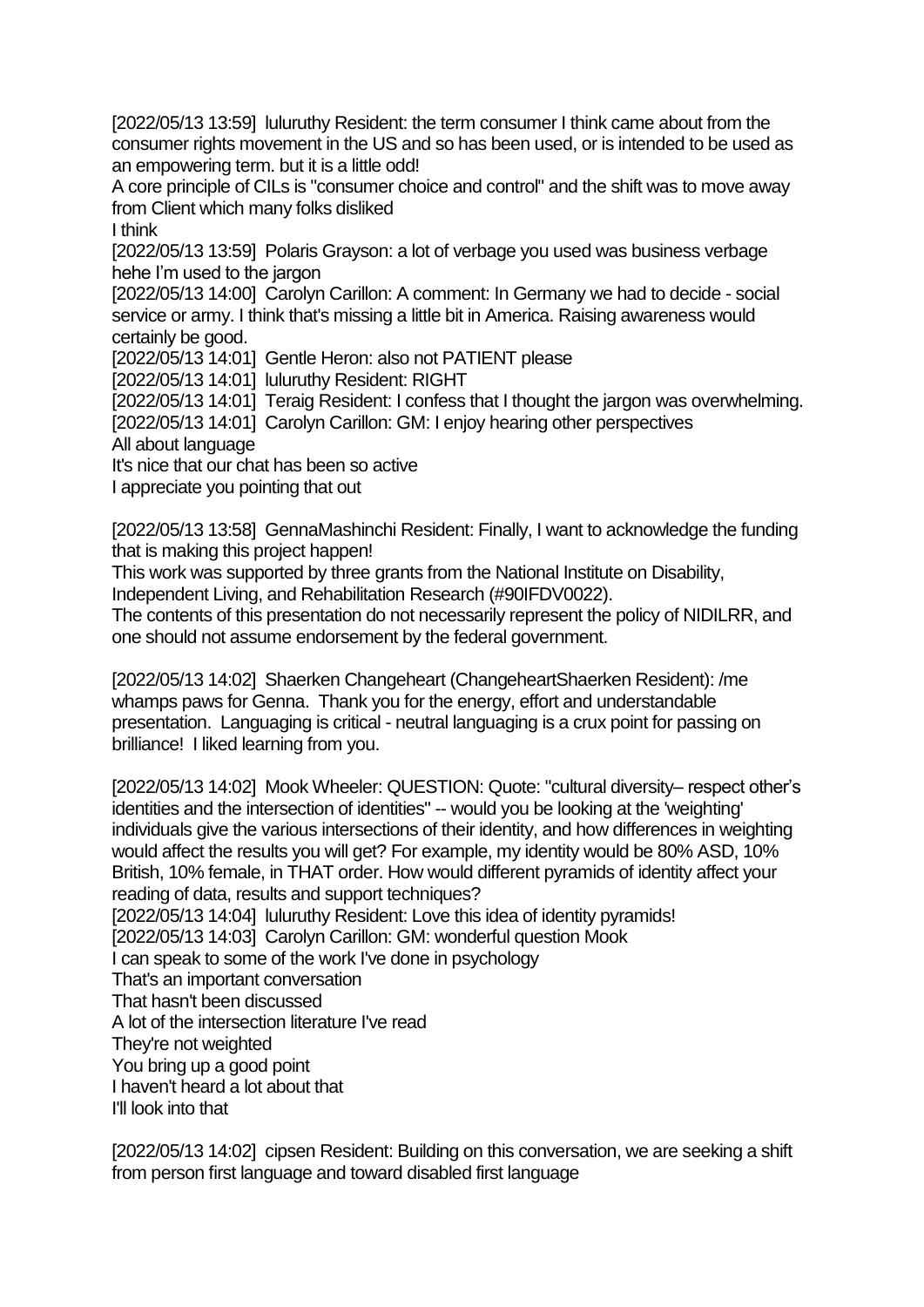[2022/05/13 14:03] Gentle Heron: Interesting, Catherine! who is "we" that is shifting? [2022/05/13 14:04] cipsen Resident: Gentle, the we is coming from journals or different places we publish information. (and should have typed seeing, not seeking) [2022/05/13 14:05] Carolyn Carillon: GM: cipsen we've talked about that A lot of the language comes from the preference of the journals we're submitting to [2022/05/13 14:06] Teraig Resident: Yes, your customer is the one who writes the check. [2022/05/13 14:06] Carolyn Carillon: GM: thank you everyone For your time and input I appreciate the conversation

[2022/05/13 14:06] luluruthy Resident: Great job Genna!

[2022/05/13 14:06] Gentle Heron: Last questions or I will close the day

[2022/05/13 14:06] Lyr Lobo: Great session! \*cheers\* Many thanks to all of our presenters!

[2022/05/13 14:07] RoӜkSie (Roxksie Logan): Thank you :)

[2022/05/13 14:07] Eme Capalini: Great job!

[2022/05/13 14:07] LV (LoriVonne Lustre): applause!

[2022/05/13 14:07] Gentle Heron: fantastic

[2022/05/13 14:07] Polaris Grayson: Thank You  $\odot$ 

[2022/05/13 14:07] Anansi Jones (JeffGutie Resident): Good job, Genna. And great feedback!

[2022/05/13 14:07] Carolyn Carillon: <<transcription ends>>

[2022/05/13 14:07] Gentle Heron: Hi again, everyone. A long day of conference sessions is over, except for the dance. More on that later.

I want to remind us all once again of the famous John Donne quote, updated for the metaverse age:

"No avatar is an island,

Entire of itself.

Each is a piece of the community,

A part of the metaverse."

I'm grateful to so many people today.

First, thank you, audience, for sharing this conference with us. Without you and our wonderful presenters, the conference would not exist.

I want to especially thank all the Virtual Ability community members who volunteered and contributed to today's success.

Our greeters are many people's first contact with the Virtual Ability community.

Thanks to Slatan for organizing the greeters, and to Sitearm, Vulcan, and Zip for greeting our guests.

Thanks to our streaming team: Marcus, James, and Rhiannon.

Thank you to those who helped orient our presenters who were new to Second Life: Mook and iSkye.

Of course, thanks are always due to our amazing presenters: Karen, Catherine, Emre, Charee, Lillie and Genna.

Thanks to Ailgif for leading such an interesting panel presentation! Kudos to the panelists: Namaara, Shyla, Anya, Kely, and Dorie.

I know that panel sessions always take a lot of preparation and coordination.

Thanks to the Virtual Ability community members who helped introduce the presenters: Roxksie, Suellen, Pecos, Slatan, Carla, Tori and Alisa.